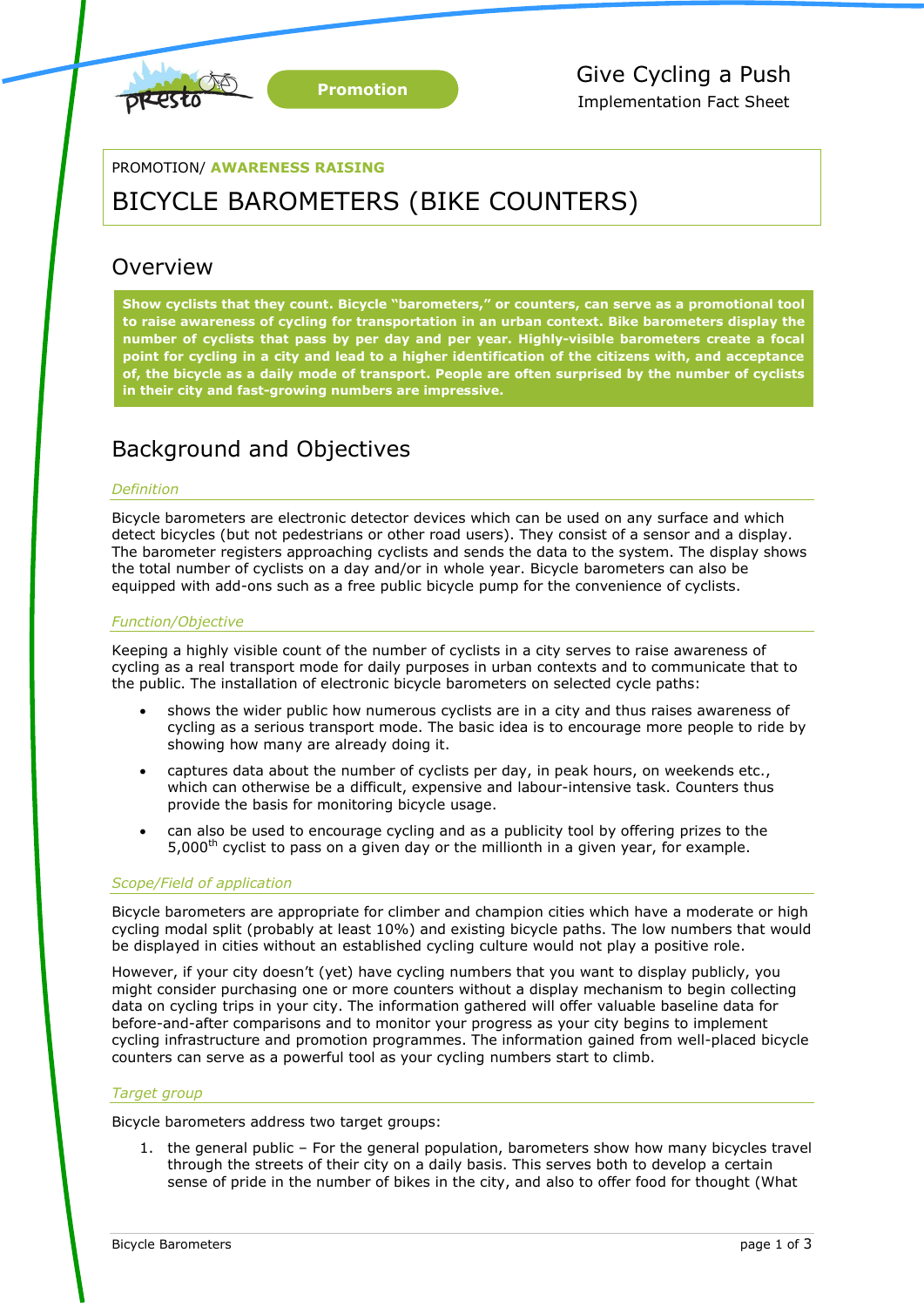

Implementation Fact Sheet

would the city look like if all of those trips were taken by car?). Non-cyclists may be encouraged to "join the gang."

2. current cyclists – Regular cyclists are validated in their transportation choices while inexperienced or infrequent cyclists can be encouraged to cycle more by linking a reward programme to the barometer (by offering prizes to the  $5,000$ <sup>th</sup> cyclist to pass on a given day or the millionth in a given year, for example).

# Implementation

### *Partnerships*

A bicycle barometer can be implemented by a local authority without partners. If others participate (perhaps financially), the local authority must still be involved if the bicycle barometer is to be located on public space.

*Technical considerations and cost information*

Bicycle barometers should be placed on popular, multi-use paths (best separated from vehicle traffic) in the city centre or near major access points. The display should be highly visible, but must not block pedestrians, cyclists or other road users. Barometers should be installed in locations where people are generally moving as opposed to standing still.

Displays generally show the number of cyclists that have passed on the current day, in the yearto-date, and the current time.

Barometers are available in different formats. Based on your selected location, some factors to consider in selecting a barometer are:

- basic form of the display (see the good practice cases below for examples)
- single-sided vs. double-sided display
- type of data gathering device (loops in bike lane vs. infrared sensors)

The cost of a bicycle barometer can range from approximately 14,000 to 22,000 Euro, and they are currently produced in Denmark, Italy and France (for more information on suppliers contact the PRESTO cities).

# Considerations

### *Strengths*

- Installation of a bicycle barometer takes only a few hours and requires little interference as regards urban development or outward appearance.
- Counters operate in all weather conditions and the overall integration into the urban space is easy.
- Counters deliver valuable statistical data about local bicycle movements.
- The display can serve to encourage inexperienced or infrequent cyclists to cycle more.
- For non-cyclists, barometers can serve as an interesting topic of conversation. Their perceptions of cyclists and of cycling may be positively influenced by high numbers.
- Bicycle barometers are a visible symbol of a city's commitment to cycling.

### *Weaknesses*

- Bicycle barometers may be objects of vandalism.
- Due to a range of factors (the possibly of pedestrians being counted, counting two cyclists side-by-side as one, people passing several times to enjoy watching the numbers go up), counters may not provide an entirely accurate measure of the cyclists in a city (although they definitely indicate the trend).